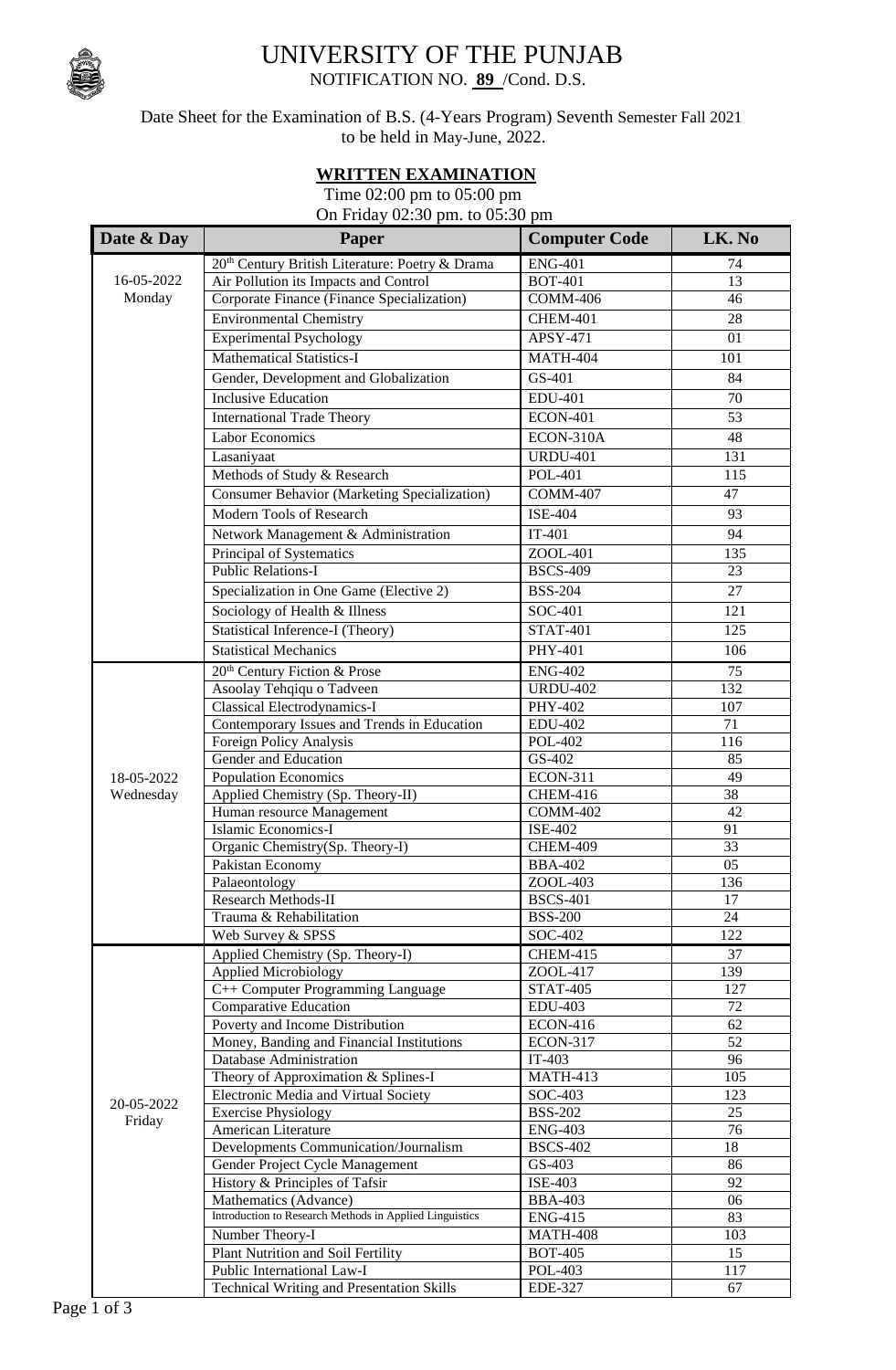| Date & Day | Paper                                                                                     | <b>Computer Code</b>               | LK. No                |
|------------|-------------------------------------------------------------------------------------------|------------------------------------|-----------------------|
|            | Advertising-I                                                                             | <b>BSCS-408</b>                    | 22                    |
|            | Biohazards, Biosafety, Bioethics                                                          | <b>BOT-403</b>                     | 14                    |
|            | <b>Clinical Psychology-I</b>                                                              | APSY-473                           | 02                    |
|            | <b>Comparative Study of Religions-I</b>                                                   | $\overline{\text{ISE}}$ -401       | 90                    |
|            | Conflict and Alternative Dispute Resolution                                               | SOC-404                            | 124                   |
|            | <b>Agriculture Economics</b><br>Monetary Theory & Policy                                  | <b>ECON-315</b><br><b>ECON-419</b> | 51<br>64              |
| 24-05-2022 | Foreign Policy of Pakistan                                                                | <b>POL-404</b>                     | 118                   |
| Tuesday    | <b>History IV</b>                                                                         | EDE-162                            | 66                    |
|            | History of Economics Thoughts                                                             | <b>ECON-404</b>                    | 57                    |
|            | Information Communication Technology (ICT)                                                | <b>EDU-404</b>                     | 73                    |
|            | Introduction to Statistical Analysis (SPSS)                                               | GS-404                             | 87                    |
|            | Managerial Accounting                                                                     | <b>BBA-404</b><br>COMM-404         | 07                    |
|            | <b>Managerial Economics</b><br>General Equilibrium and Welfare Economics                  | <b>ECON-421</b>                    | 44<br>65              |
|            | Radio News Reporting and Production                                                       | <b>BSCS-406</b>                    | 20                    |
|            | <b>Relativity and Cosmology</b>                                                           | PHY-404                            | 109                   |
|            | Set Theory                                                                                | <b>MATH-401</b>                    | 98                    |
|            | South Asian Literature                                                                    | <b>ENG-404</b>                     | 77                    |
|            | Strategic Human Resource Management                                                       | <b>BBA-408</b>                     | 11                    |
|            | Techniques in Fisheries Research                                                          | ZOOL-421<br><b>URDU-409</b>        | 140                   |
|            | Urdu adab ka ta niysi Mutala                                                              | PHY-411                            | 133<br>112            |
|            | Advanced Electronics-I (Theory)<br>Bio Chemistry (Sp. Theory-II)                          | <b>CHEM-419</b>                    | 40                    |
|            | <b>Biodegradation and Bioremediation</b>                                                  | <b>BOT-407</b>                     | 16                    |
|            | Diplomacy                                                                                 | <b>POL-405</b>                     | 119                   |
|            | <b>Financial Analysis</b>                                                                 | <b>BBA-405</b>                     | 08                    |
|            | Gender Issues in Urbanization                                                             | GS-405                             | 88                    |
|            | Inorganic Chemistry(Sp. Theory-II)                                                        | <b>CHEM-407</b>                    | 32                    |
|            | Language And Gender                                                                       | <b>ENG-413</b>                     | 81                    |
|            | <b>Management Accounting</b>                                                              | <b>COMM-405</b>                    | 45                    |
|            | <b>Managerial Economics</b>                                                               | <b>ECON-413</b>                    | 61                    |
| 26-05-2022 | <b>Energy Economics</b>                                                                   | <b>ECON-417</b>                    | 63                    |
| Thursday   | <b>Comparative Economics System</b>                                                       | <b>ECON-312</b>                    | 50                    |
|            | <b>Marketing Research</b>                                                                 | <b>BBA-407</b>                     | $10\,$                |
|            | Numerical Analysis-I                                                                      | <b>MATH-403</b>                    | 100                   |
|            | Organic Chemistry(Sp. Theory-II)<br><b>Organizational Development</b>                     | <b>CHEM-410</b><br><b>BBA-409</b>  | 34<br>$\overline{12}$ |
|            | Particle Physics-I                                                                        | PHY-407                            | 110                   |
|            | Physical Chemistry(Sp. Theory-II)                                                         | CHEM-404                           | 30                    |
|            | Planning for Scientific Sports Coaching                                                   | <b>BSS-203</b>                     | 26                    |
|            | Solid State Physics-I                                                                     | PHY-419                            | 113                   |
|            | Time Series Analysis-I                                                                    | STAT-411                           | 129                   |
|            | TV News Reporting and Production<br>Urdu adab kay muntakhib komi o byno ul aqwami Marakaz | <b>BSCS-407</b><br><b>URDU-410</b> | 21<br>134             |
|            | Analytical Chemistry (Sp. Theory-II)                                                      | CHEM-413                           | 36                    |
|            | Arabic-VII                                                                                | <b>ARB-401</b>                     | 03                    |
|            | Bio Chemistry (Sp. Theory-I)                                                              | <b>CHEM-418</b>                    | $\overline{39}$       |
|            | Inorganic Chemistry (Sp. Theory-I)                                                        | <b>CHEM-406</b>                    | $\overline{31}$       |
|            | Corporate Law                                                                             | COMM-401                           | 41                    |
|            | <b>Public Sector Economics</b>                                                            | ECON-401A                          | 54                    |
| 30-05-2022 | Economics Zoology                                                                         | ZOOL-405<br><b>POL-406</b>         | 137<br>120            |
| Monday     | Foreign Policies of USA and UK<br>Gender and Crime                                        | GS-406                             | 89                    |
|            | Project Management                                                                        | IT-404                             | 97                    |
|            | Media Ethics & Laws                                                                       | <b>BSCS-403</b>                    | 19                    |
|            | <b>Monetary Economics</b>                                                                 | <b>ECON-405</b>                    | 58                    |
|            | <b>Operation Research</b>                                                                 | STAT-412                           | 130                   |
|            | Particle Physics-II                                                                       | <b>PHY-408</b>                     | 111                   |
|            | <b>Ring Theory</b><br><b>Small Business Management</b>                                    | <b>MATH-407</b><br><b>BBA-401</b>  | 102                   |
|            | TESOL -I (English Language Skills)                                                        | <b>ENG-412</b>                     | 04<br>80              |
|            | Sociology IV                                                                              | <b>EDE-170</b>                     | 68                    |
| 01-06-2022 | <b>Enterprise Application Development</b>                                                 | $IT-402$                           | 95                    |
| Wednesday  | General Microbiology                                                                      | ZOOL-415                           | 138                   |
|            | <b>Environmental Biology of Fishes</b>                                                    | ZOOL-423                           | 141                   |
|            | Insurance & Risk Management                                                               | $\overline{COMM}$ -403             | 43                    |
|            | Econometric-II                                                                            | ECON-405A                          | 59                    |